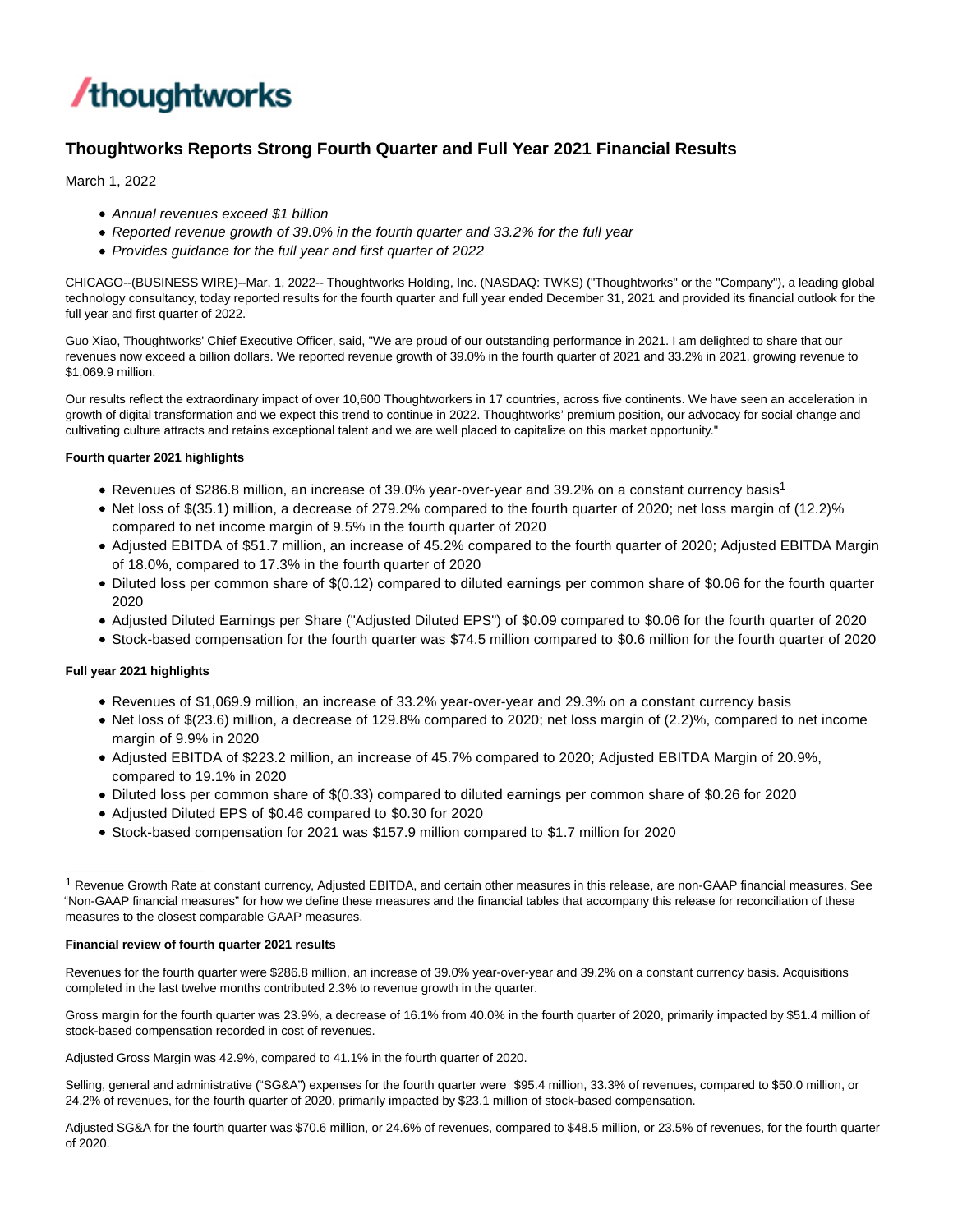Net loss and net loss margin for the fourth quarter was \$(35.1) million and (12.2)%, respectively, compared to net income and net income margin of \$19.6 million and 9.5%, respectively, for the fourth quarter of 2020, impacted primarily by \$74.5 million of stock-based compensation expense.

Adjusted EBITDA for the fourth quarter was \$51.7 million, an increase of 45.2% compared to the fourth quarter of 2020. Adjusted EBITDA Margin was 18.0%, an increase of 0.7% compared to the fourth quarter of 2020.

Diluted loss per common share for the fourth quarter was \$(0.12), compared to diluted earnings per common share of \$0.06 in the fourth quarter of 2020.

Adjusted Diluted EPS of \$0.09 compared to \$0.06 for the fourth quarter 2020, after adjusting for \$74.5 million of stock-based compensation, \$3.0 million of intangibles amortization, \$1.2 million of employer payroll tax on employee equity incentive plans, \$1.1 million of unrealized foreign exchange losses, \$0.6 million of acquisition costs and \$16.5 million in income tax effects for the aforementioned adjustments.

We saw strong growth for the quarter across all regions. Revenue growth by customer location for the fourth quarter was as follows:

Geographic revenues increased: North America 36.3%; APAC 45.7%; Europe 36.6%; and LATAM 28.0% compared with the fourth quarter of 2020.

We also continued to see strong growth across our industry verticals during the quarter. Revenue growth by industry for the fourth quarter was as follows:

Industry vertical revenues increased: Financial services and insurance 68.6%; Retail and consumer 53.6%; Technology and business services 33.5%; Automotive, travel and transportation 31.3%; and Energy, public and health services 23.7% compared with the fourth quarter of 2020.

#### **Financial review of full year 2021 results**

Revenues for 2021 were \$1,069.9 million, an increase of 33.2% year-over-year and 29.3% on a constant currency basis. Acquisitions completed in 2021 contributed 2.4% to revenue growth for the full year.

Our overall bookings at the end of 2021 increased by 60.8% year on year to \$1.5 billion with strong momentum across geographies and verticals. At the end of 2021, we had 40 clients with bookings greater than \$10 million compared to 31 clients at the end of 2020.

Gross margin for 2021 was 35.6%, a decrease of 5.2% from 40.8% in 2020, primarily impacted by \$80.4 million of stock-based compensation expense recorded in cost of revenues.

Adjusted Gross Margin for 2021 was 44.2%, compared to 41.9% in 2020.

SG&A expenses for the full year were \$343.8 million, 32.1% of revenues, compared to \$189.5 million, or 23.6% of revenues, for 2020, primarily impacted by \$77.5 million of stock-based compensation.

Adjusted SG&A for 2021 was \$249.3 million, or 23.3% of revenues, compared to \$185.5 million, or 23.1% of revenues, for 2020.

Net loss and net loss margin for 2021 was \$(23.6) million and (2.2)%, respectively, compared to net income and net income margin of \$79.3 million and 9.9%, respectively, for 2020, impacted primarily by \$157.9 million of stock-based compensation expense.

Adjusted EBITDA for 2021 was \$223.2 million, an increase of 45.7% compared to 2020. Adjusted EBITDA Margin of 20.9%, compared to 19.1% in 2020, an increase of 1.8%.

Diluted loss per common share for 2021 was \$(0.33) compared to diluted earnings per common share of \$0.26 in 2020.

Adjusted Diluted EPS for 2021 was \$0.46 compared to \$0.30 for 2020, after adjusting for \$157.9 million of stock-based compensation, \$12.0 million of intangibles amortization, \$5.0 million of unrealized foreign exchange losses, \$2.7 million of costs related to our initial public offering ("IPO"), \$2.7 million of tender offer compensation expense, \$8.5 million of acquisition costs, \$2.0 million of non-recurring professional fees, \$1.2 million of employer payroll tax on employee equity incentive plan and \$43.1 million in income tax effects for the aforementioned adjustments.

We saw strong growth for the full year across all regions. Revenue growth by customer location for the full year was as follows:

Geographic revenues increased: North America 23.4%; APAC 44.1%; Europe 36.7%; and LATAM 25.7% compared with 2020.

We also continued to see strong growth across our industry verticals during the full year. Revenue growth by industry for the full year was as follows:

Industry vertical revenues increased: Financial services and insurance 38.3%; Retail and consumer 43.4%; Technology and business services 26.3%; Automotive, travel and transportation 21.7%; and Energy, public and health services 37.1% compared with 2020.

Stock-based compensation increased by \$156.3 million to \$157.9 million for 2021. The incremental stock-based compensation expense for 2021 includes (a) \$61.0 million related to the accelerated vesting of certain employee stock options; (b) \$83.4 million related to the new RSU grants issued in connection with the IPO; (c) \$6.0 million related to RSU grants awarded in the fourth quarter; and (d) \$5.9 million related to options granted earlier in the year. Stock-based compensation is a primary component of the difference between our GAAP and non-GAAP metrics.

We continue to have strong liquidity and cash flow from operations. We had cash and cash equivalents of \$368.2 million as of December 31, 2021, along with \$165.0 million of borrowing capacity under our revolving credit line. Our total debt outstanding, before deferred financing fees, was \$509.6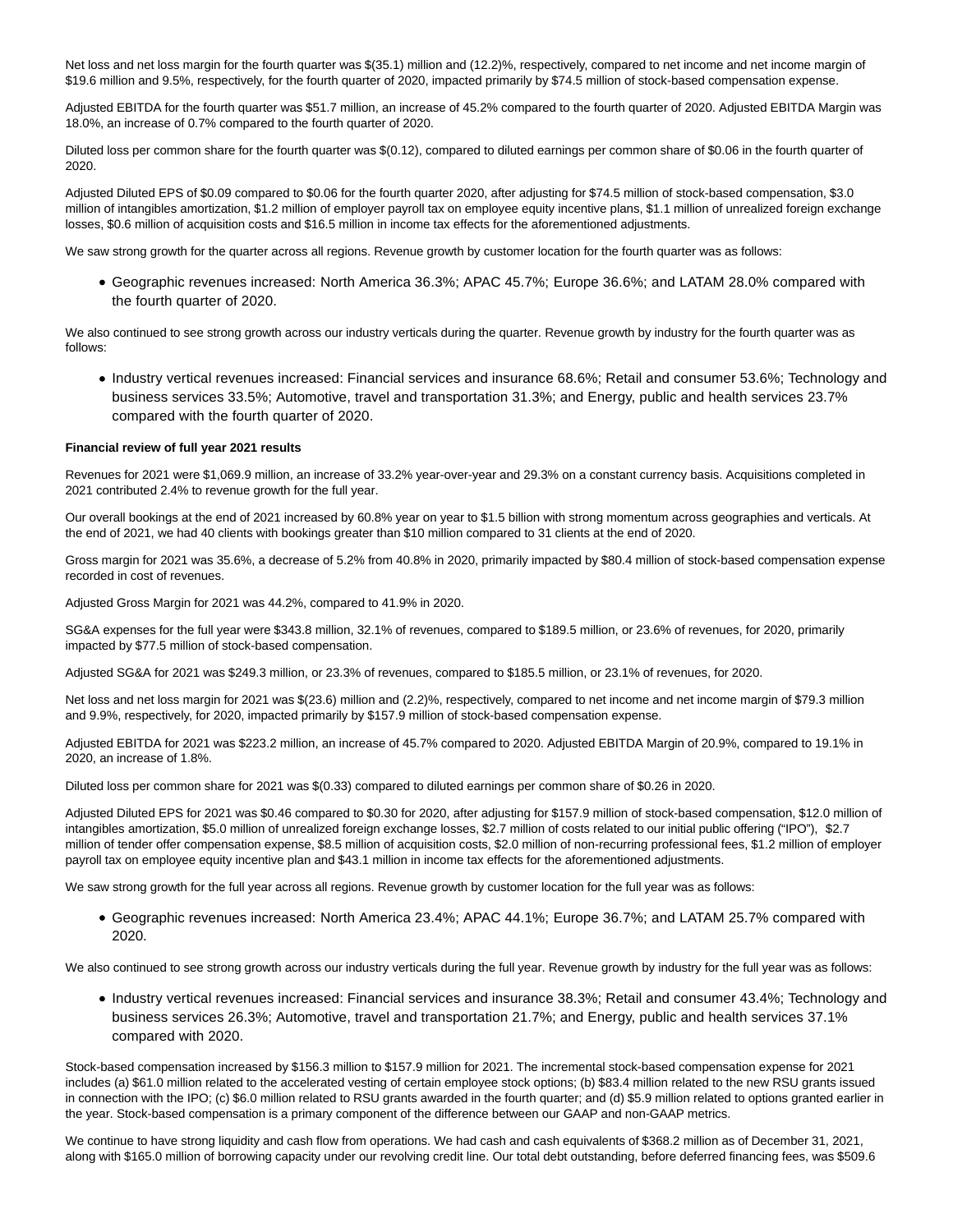million at December 31, 2021. Cash flow from operations was \$22.8 million in the fourth quarter, compared to \$26.1 million in the fourth quarter of 2020 and \$118.3 million for the full year 2021 compared to \$125.3 million in 2020. Free Cash Flow in the fourth quarter was \$18.2 million for the quarter, compared to \$19.9 million in the fourth quarter of 2020 and \$92.2 million for the full year 2021 compared to \$110.2 million in 2020.

### **Financial outlook**

Thoughtworks provides the following outlook for the first quarter and full year of 2022:

### **First quarter**

Thoughtworks expects the following for the first quarter:

- Revenues in the range of \$303 million to \$305 million, reflecting year-over-year growth at the midpoint of 28%, or 31% on a constant currency basis;
- Adjusted EBITDA Margin in the range of 19.0% to 20.0%; and
- Adjusted Diluted EPS in the range of \$0.11 to \$0.12 for the quarter, assuming a weighted average of 332 million diluted outstanding shares for the quarter.

### **Full year**

Thoughtworks expects the following for the full year:

- Revenue growth in the range of 25% to 26% year-over-year on a constant currency basis. Revenue growth on a reported basis in the range of 23% to 24% which includes a negative foreign currency translation impact of approximately 2%;
- Adjusted EBITDA Margin in the range of 19.0% to 20.0%; and
- Adjusted Diluted EPS in the range of \$0.50 to \$0.52 for the year, assuming a weighted average of 335 million diluted outstanding shares for the year.

### **Conference call information**

Thoughtworks will host a conference call and webcast call at 8:00 a.m. Eastern Time on Tuesday, March 1, 2022, to discuss our financial results. The conference call can be accessed through the following numbers: USA / Canada toll-free: +1 (844) 834-1436, International dial-in number: +1 (929) 517-0930, Conference ID: 3394017. To access the webcast and the accompanying slide presentation, which has additional information regarding Thoughtworks' operating results, you can visit our investor relations website a[t https://investors.thoughtworks.com.](https://cts.businesswire.com/ct/CT?id=smartlink&url=https%3A%2F%2Finvestors.thoughtworks.com&esheet=52587195&newsitemid=20220228006217&lan=en-US&anchor=https%3A%2F%2Finvestors.thoughtworks.com&index=1&md5=08694360dcb06bab4647c27ab63958c0) A telephone replay will be available from 11:00 a.m. ET on Tuesday, March 1, 2022 and for seven days following that, on +1 (855) 859-2056 and on +1 (404) 537-3406. A replay of the webcast will also be made available on our investor relations website a[t https://investors.thoughtworks.com.](https://cts.businesswire.com/ct/CT?id=smartlink&url=https%3A%2F%2Finvestors.thoughtworks.com&esheet=52587195&newsitemid=20220228006217&lan=en-US&anchor=https%3A%2F%2Finvestors.thoughtworks.com&index=2&md5=bc491c851f6ee236d1e9be09ee1b4026) Information on Thoughtworks' website is not part of this press release.

- ### - <TWKS915>

### **About Thoughtworks**

Thoughtworks is a global technology consultancy that integrates strategy, design and engineering to drive digital innovation. We are 10,600+ Thoughtworkers strong across 49 offices in 17 countries. Over the last 25+ years, we've delivered extraordinary impact together with our clients by helping them solve complex business problems with technology as the differentiator.

Thoughtworks uses and intends to continue to use our investor relations website a[t https://investors.thoughtworks.com a](https://cts.businesswire.com/ct/CT?id=smartlink&url=https%3A%2F%2Finvestors.thoughtworks.com&esheet=52587195&newsitemid=20220228006217&lan=en-US&anchor=https%3A%2F%2Finvestors.thoughtworks.com&index=3&md5=f5eb95c50edc21624bc8aeb2065cadd0)nd social media, @thoughtworks on Twitter and LinkedIn, as a means of publicly disclosing material information and for complying with our disclosure obligations under Regulation Fair Disclosure. Investors should monitor these channels in addition to following the company's press releases, SEC filings, public conference calls and webcasts.

#### **Forward-looking statements**

This press release includes "forward-looking statements" within the meaning of the "safe harbor" provisions of the United States Private Securities Litigation Reform Act of 1995. In some cases, you can identify these forward-looking statements by the use of terms such as "expect," "will," "continue," or similar expressions, and variations or negatives of these words, but the absence of these words does not mean that a statement is not forward-looking. Forward-looking statements represent our management's beliefs and assumptions only as of the date of this press release. You should read this press release with the understanding that our actual future results may be materially different from what we expect. All statements other than statements of historical fact are statements that could be deemed forward-looking statements, which include but are not limited to: the statements under "Financial outlook," including expectations relating to revenues and other financial or business metrics; statements regarding relationships with clients and business momentum; and any other statements of expectation or belief. These statements are subject to known and unknown risks, uncertainties and other factors that may cause our actual results, levels of activity, performance or achievements to differ materially from results expressed or implied in this press release. Such risk factors include, but are not limited to, those related to: the current and future impact of the COVID-19 pandemic on Thoughtworks' business and industry; the effects of competition on the future business of Thoughtworks; uncertainty regarding the demand for and market utilization of our services; the ability to maintain or acquire new client relationships; general business and economic conditions; and our ability to successfully execute our growth strategy and strategic plans. Additional information concerning these and other risks and uncertainties are contained in the "Risk Factors" section of Thoughtworks' registration statement on Form S-1. Additional information will be made available in our quarterly reports on Form 10-Q, our Annual Report on Form 10-K, and other filings and reports that Thoughtworks may file from time to time with the SEC. Except as required by law, Thoughtworks assumes no obligation, and does not intend to, to update these forward-looking statements, or to update the reasons actual results could differ materially from those anticipated in these forward-looking statements, even if new information becomes available in the future.

#### **Non-GAAP financial measures**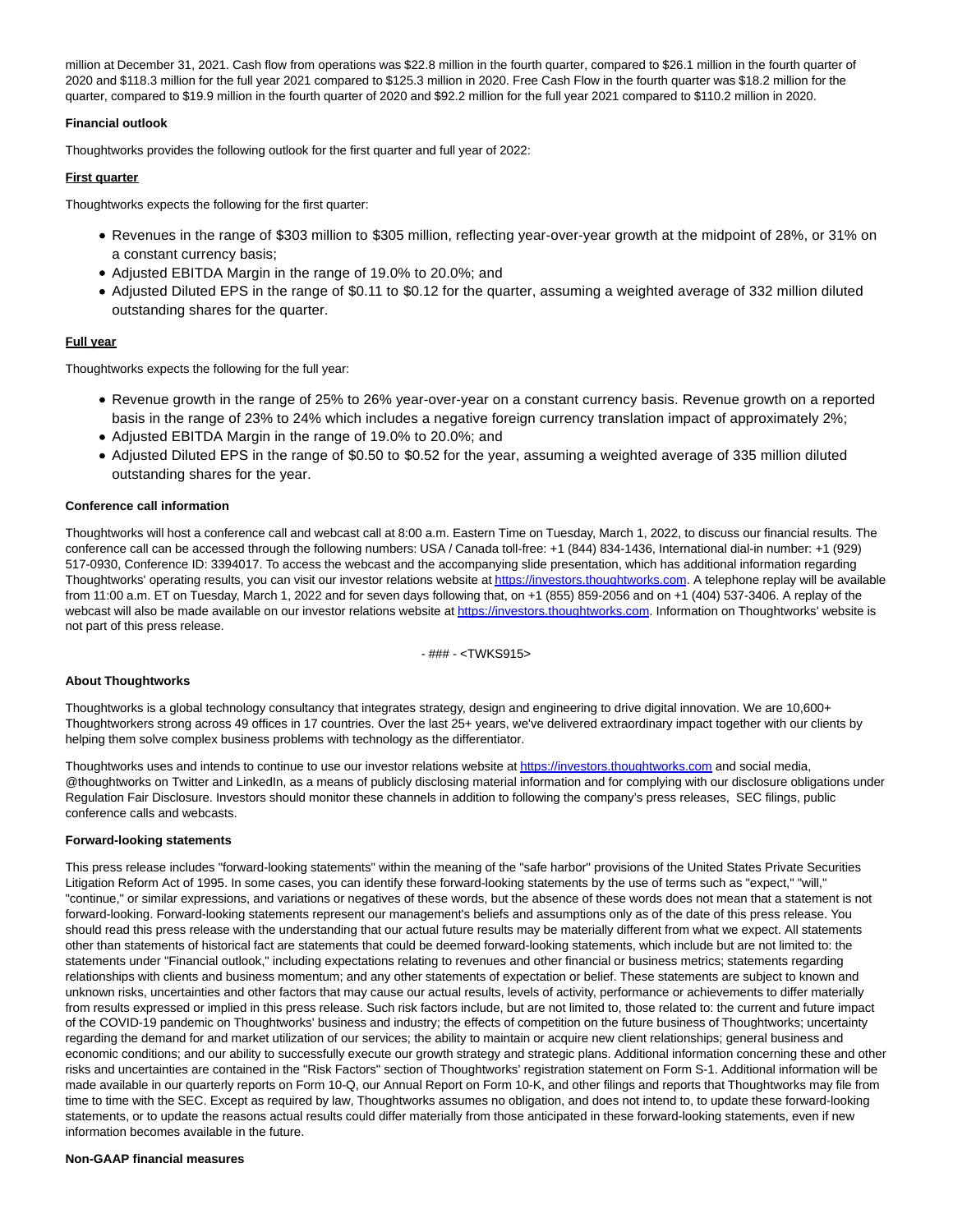Certain financial metrics contained in this press release are considered non-GAAP financial measures. Definitions of and the related reconciliations for these non-GAAP financial measures can be found below. We use these non-GAAP measures in conjunction with traditional GAAP measures to evaluate our financial performance. We believe that these non-GAAP measures provide our management and investors consistency and comparability with our past financial performance and facilitate period-to-period comparisons of operations. However, non-GAAP measures have limitations as analytical tools, and you should not consider these measures in isolation or as substitutes for analysis of our financial results as reported under GAAP. For example, many of the non-GAAP financial measures used herein exclude stock-based compensation expense, which has recently been, and will continue to be for the foreseeable future, a significant recurring expense for our business and an important part of our compensation strategy.

Certain non-GAAP measures related to our financial outlook included in this press release and the associated webcast were not reconciled to the comparable GAAP financial measures because the GAAP measures are not accessible on a forward-looking basis. The Company is unable to reconcile these forward-looking non-GAAP financial measures to the most directly comparable GAAP measures without unreasonable efforts because the Company is currently unable to predict with a reasonable degree of certainty the type and extent of certain items that would be expected to impact GAAP measures for these periods but would not impact the non-GAAP measures. Such items may include stock-based compensation, acquisitions, income tax effects of adjustments and other items. The unavailable information could have a significant impact on the Company's GAAP financial results. Based on the foregoing, the Company believes that providing estimates of the amounts that would be required to reconcile the range of the non-GAAP measures to forecasted GAAP measures would imply a degree of precision that would be confusing or misleading to investors for the reasons identified above.

#### **Revenue Growth Rate and Revenue Growth Rate at constant currency**

Certain of our subsidiaries use functional currencies other than the U.S. dollar and the translation of these foreign currency amounts into U.S. dollars can impact the comparability of our revenues between periods. Accordingly, we use Revenue Growth Rate at constant currency as an important indicator of our underlying performance. Revenue Growth Rate at constant currency is calculated by applying the average exchange rates in effect during the earlier comparative fiscal period to the later fiscal period.

#### **Adjusted Gross Profit and Adjusted Gross Margin**

We define gross profit as total revenues less cost of revenues. We define Adjusted Gross Profit as gross profit excluding stock-based compensation expense, employer payroll tax on employee equity incentive plan and depreciation expense. We calculate Adjusted Gross Margin by dividing Adjusted Gross Profit by total revenues. Our management uses Adjusted Gross Profit to assess overall performance and profitability, without regard to the aforementioned adjustments, which are unrelated to our ongoing revenue-generating operations. We also believe this information will be useful for investors to facilitate comparisons of our operating performance and better identify trends in our business.

#### **Adjusted SG&A and Adjusted SG&A Margin**

We define Adjusted SG&A as selling, general and administrative expense excluding stock-based compensation expense, employer payroll tax on employee equity incentive plan, acquisition costs, certain professional fees that are considered unrelated to our ongoing revenue-generating operations, tender offer compensation expense that is considered one-time in nature, certain costs related to business rationalization and IPO-related costs. We calculate Adjusted SG&A Margin by dividing Adjusted SG&A by total revenues.

Our management uses Adjusted SG&A and Adjusted SG&A Margin to assess our overall performance, without regard to items such as stock-based compensation expense and other items that are considered to be unique or non-recurring in nature or otherwise unrelated to our ongoing revenuegenerating operations. We also believe this information will be useful for investors to facilitate comparisons of our operating performance and better identify trends in our business.

### **Adjusted Net Income and Adjusted Diluted EPS**

We define Adjusted Net Income as net (loss) income adjusted for unrealized gain (loss) on foreign currency exchange, stock-based compensation expense, employer payroll tax on employee equity incentive plan, amortization of acquisition-related intangibles, acquisition costs, certain professional fees that are considered unrelated to our ongoing revenue-generating operations, tender offer compensation expense that is considered one-time in nature, certain costs related to business rationalization, IPO-related costs and income tax effects of adjustments.

We define Adjusted Diluted EPS as diluted (loss) earnings per common share, with the numerator adjusted for the aforementioned adjustments to Adjusted Net Income. In other words, the numerator for Adjusted Diluted EPS utilizes Adjusted Net Income. We calculate Adjusted Diluted EPS by dividing Adjusted Net Income, after adjustment for preferred stock dividends and earnings allocated to preferred stock, resulting in Adjusted Net Income attributable to common shareholders, by diluted weighted average shares outstanding.

Our management uses Adjusted Net Income and Adjusted Diluted EPS to assess our overall performance, without regard to items that are considered to be unique or non-recurring in nature or otherwise unrelated to our ongoing revenue-generating operations, net of the income tax effects of adjustments.

Our management uses Adjusted Net Income for planning purposes, including the preparation of our annual operating budget, as a measure of our core operating results and the effectiveness of our business strategy, and in evaluating our financial performance. We also believe this information will be useful for investors to facilitate comparisons of our operating performance and better identify trends in our business.

### **Adjusted EBITDA and Adjusted EBITDA Margin**

We define Adjusted EBITDA as net (loss) income excluding income tax expense, interest expense, other expense (income), net, unrealized gain (loss) on foreign currency exchange, stock-based compensation expense, employer payroll tax on employee equity incentive plan, depreciation and amortization expense, acquisition costs, certain professional fees that are considered unrelated to our ongoing revenue generating operations, tender offer compensation expense that is considered one-time in nature, certain costs related to business rationalization and IPO-related costs. We calculate Adjusted EBITDA Margin by dividing Adjusted EBITDA by total revenues.

Adjusted EBITDA and Adjusted EBITDA Margin are widely used by investors and securities analysts to measure a company's operating performance without regard to the aforementioned adjustments that can vary substantially from company to company depending upon their financing, capital structures, and the method by which assets were acquired or costs that are unique or non-recurring in nature or otherwise unrelated to our ongoing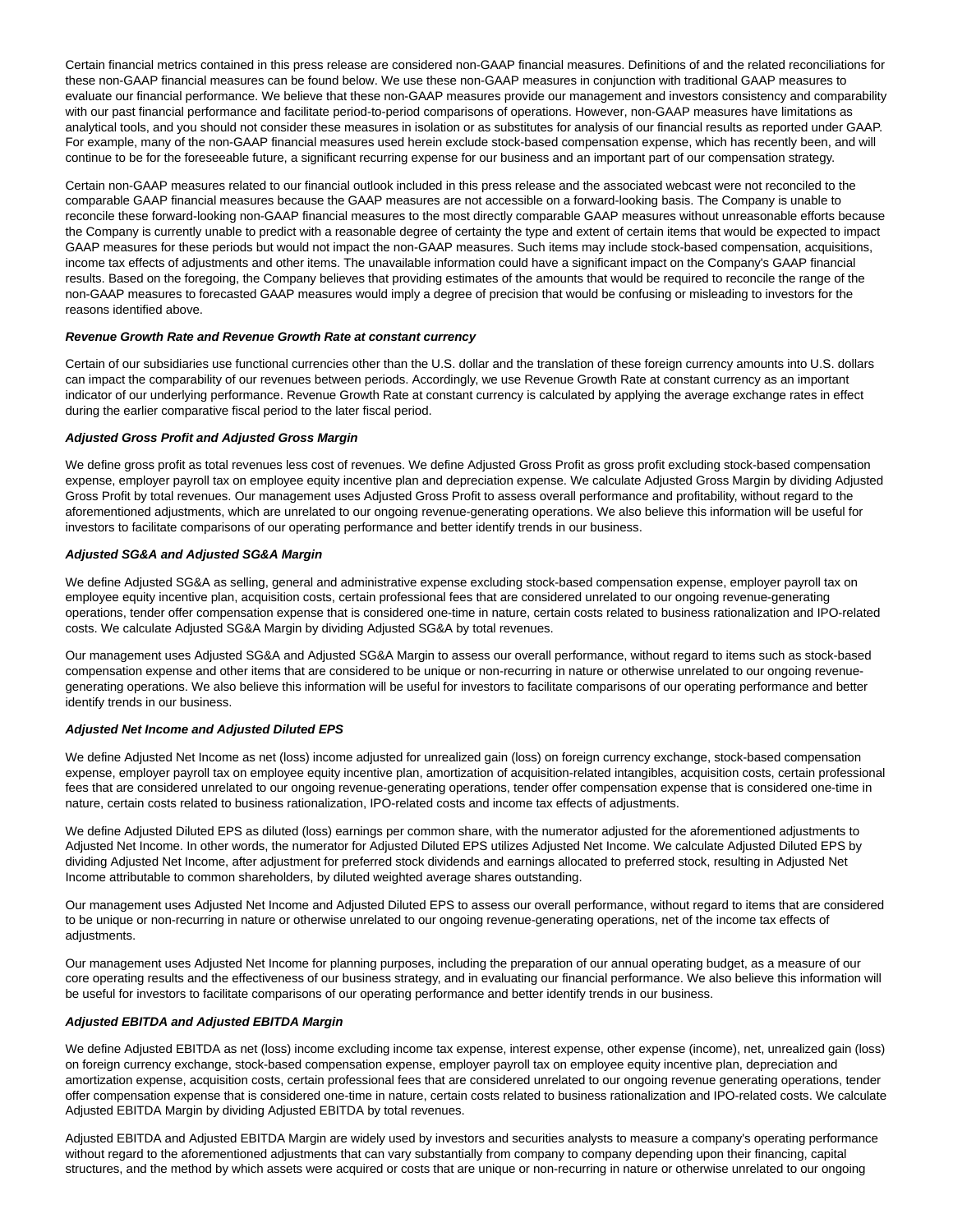revenue-generating operations.

Our management uses Adjusted EBITDA and Adjusted EBITDA Margin for planning purposes, including the preparation of our annual operating budget, as a measure of our core operating results and the effectiveness of our business strategy, and in evaluating our financial performance. We also believe this information will be useful for investors to facilitate comparisons of our operating performance and better identify trends in our business.

#### **Free Cash Flow**

We define Free Cash Flow as net cash provided by operating activities less cash used for purchases of property and equipment. We believe that Free Cash Flow is a useful indicator of liquidity for investors and is used by our management as it measures our ability to generate cash, or our need to access additional sources of cash, to fund operations and investments. There are a number of limitations related to the use of free cash flow as compared to net cash from operating activities, including that Free Cash Flow includes capital expenditures, the benefits of which are realized in periods subsequent to those when expenditures are made.

# **THOUGHTWORKS HOLDING, INC. CONSOLIDATED STATEMENTS OF (LOSS) INCOME AND COMPREHENSIVE (LOSS) INCOME**

**(In thousands, except share and per share data)**

**(Unaudited)**

|                                                          | Three months ended December 31, Year ended December 31, |  |             |  |                |             |  |
|----------------------------------------------------------|---------------------------------------------------------|--|-------------|--|----------------|-------------|--|
|                                                          | 2021                                                    |  | 2020        |  | 2021           | 2020        |  |
| Revenues                                                 | \$<br>286,800 \$                                        |  | 206,293 \$  |  | 1,069,945 \$   | 803,375     |  |
| Operating expenses:                                      |                                                         |  |             |  |                |             |  |
| Cost of revenues                                         | 218,396                                                 |  | 123,810     |  | 689,443        | 475,560     |  |
| Selling, general and administrative expenses             | 95,420                                                  |  | 49,999      |  | 343,786        | 189,497     |  |
| Depreciation and amortization                            | 4,592                                                   |  | 4,892       |  | 17,599         | 17,479      |  |
| Total operating expenses                                 | 318,408                                                 |  | 178,701     |  | 1,050,828      | 682,536     |  |
| Income from operations                                   | (31,608)                                                |  | 27,592      |  | 19,117         | 120,839     |  |
| Other (expense) income:                                  |                                                         |  |             |  |                |             |  |
| Interest expense                                         | (5, 140)                                                |  | (5,934)     |  | (25, 456)      | (25, 767)   |  |
| Net realized and unrealized foreign currency (loss) gain | (1,857)                                                 |  | 4,821       |  | (5, 465)       | 7,190       |  |
| Other (expense) income, net                              | (1, 977)                                                |  | 46          |  | (1,671)        | 185         |  |
| Total other expense                                      | (8,974)                                                 |  | (1,067)     |  | (32, 592)      | (18, 392)   |  |
| (Loss) income before income taxes                        | (40, 582)                                               |  | 26,525      |  | (13, 475)      | 102,447     |  |
| Income tax expense                                       | (5, 457)                                                |  | 6,921       |  | 10,148         | 23,164      |  |
| Net (loss) income                                        | \$<br>$(35, 125)$ \$                                    |  | 19,604 \$   |  | $(23, 623)$ \$ | 79,283      |  |
| Other comprehensive (loss) income, net of tax:           |                                                         |  |             |  |                |             |  |
| Foreign currency translation adjustments                 | (272)                                                   |  | 15,799      |  | (9,274)        | 8,478       |  |
| Comprehensive (loss) income                              | \$<br>$(35, 397)$ \$                                    |  | 35,403 \$   |  | $(32, 897)$ \$ | 87,761      |  |
| Net (loss) earnings per common share:                    |                                                         |  |             |  |                |             |  |
| Basic (loss) earnings per common share                   | \$<br>$(0.12)$ \$                                       |  | $0.06$ \$   |  | $(0.33)$ \$    | 0.26        |  |
| Diluted (loss) earnings per common share                 | \$<br>$(0.12)$ \$                                       |  | $0.06$ \$   |  | $(0.33)$ \$    | 0.26        |  |
| Weighted average shares outstanding:                     |                                                         |  |             |  |                |             |  |
| Basic                                                    | 305, 121, 815                                           |  | 278,293,505 |  | 254,271,997    | 278,225,009 |  |
| <b>Diluted</b>                                           | 305, 121, 815                                           |  | 285,722,649 |  | 254,271,997    | 284,582,536 |  |

Stock-based compensation expense included in the consolidated statements of (loss) income and comprehensive (loss) income was as follows:

|                                              | Three months ended December 31, |      |     |        | Year ended December 31, |  |       |  |  |
|----------------------------------------------|---------------------------------|------|-----|--------|-------------------------|--|-------|--|--|
|                                              | 2021                            | 2020 |     |        | 2021                    |  | 2020  |  |  |
| Cost of revenues                             | 51.369                          |      |     | $-$ \$ | 80.440                  |  |       |  |  |
| Selling, general and administrative expenses | 23.149                          |      | 601 |        | 77.506                  |  | 1.667 |  |  |
| Total stock-based compensation expense       | 74.518                          |      | 601 |        | 157.946                 |  | 1.667 |  |  |

## **THOUGHTWORKS HOLDING, INC. CONSOLIDATED BALANCE SHEETS (In thousands, except share and per share data)**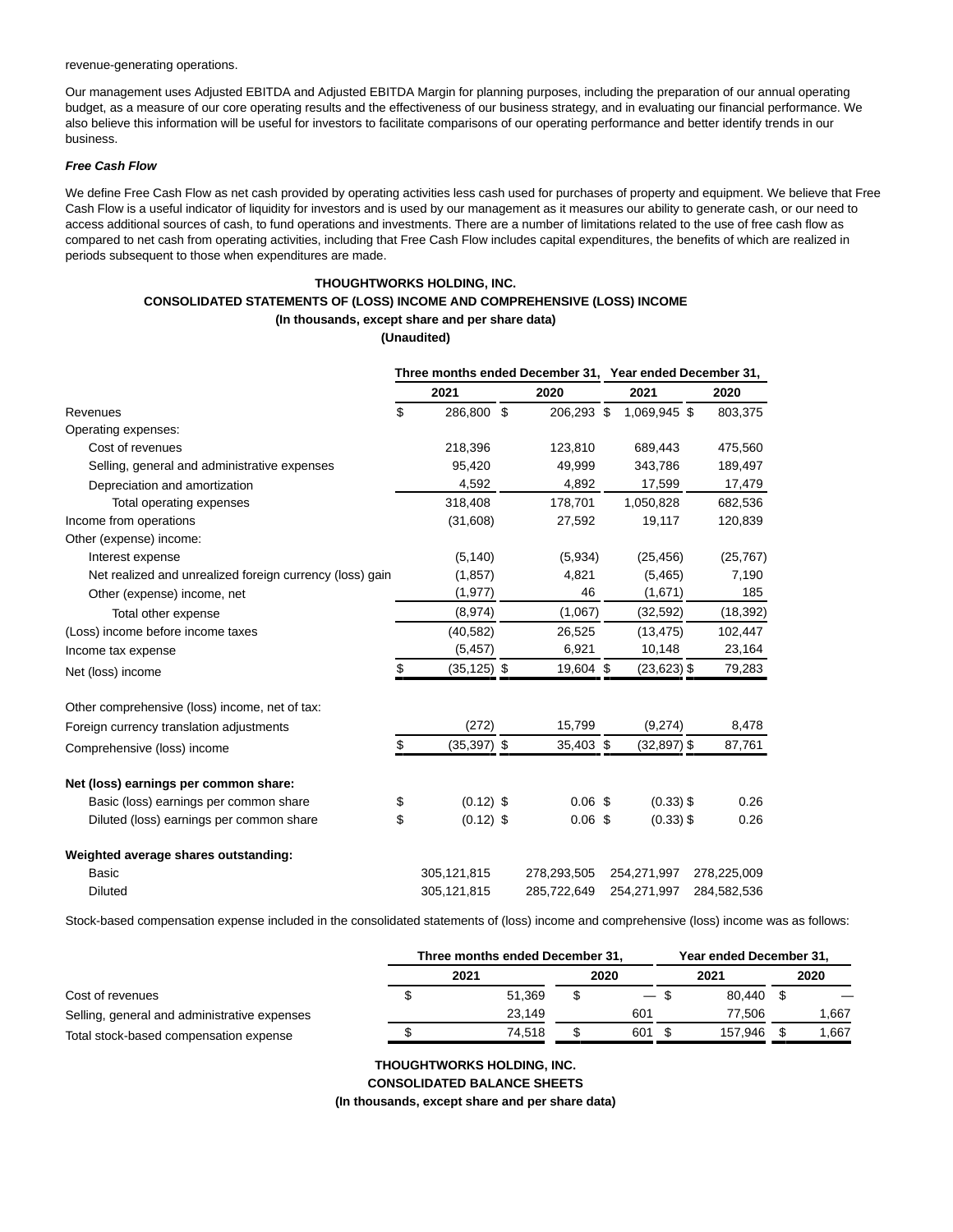|                                                                                                                                                                                                               | <b>December</b><br>31, | <b>December</b><br>31,  |  |
|---------------------------------------------------------------------------------------------------------------------------------------------------------------------------------------------------------------|------------------------|-------------------------|--|
|                                                                                                                                                                                                               | 2021                   | 2020                    |  |
|                                                                                                                                                                                                               | (unaudited)            |                         |  |
| Assets                                                                                                                                                                                                        |                        |                         |  |
| Current assets:                                                                                                                                                                                               |                        |                         |  |
| Cash and cash equivalents                                                                                                                                                                                     | \$<br>368,209 \$       | 490,841                 |  |
| Trade receivables, net of allowance for doubtful accounts of \$8,916 and \$10,385, respectively                                                                                                               | 145,874                | 113,183                 |  |
| Unbilled receivables                                                                                                                                                                                          | 104,057                | 88,340                  |  |
| Prepaid expenses                                                                                                                                                                                              | 15,994                 | 9,442                   |  |
| Other current assets                                                                                                                                                                                          | 44,805                 | 9,960                   |  |
| Total current assets                                                                                                                                                                                          | 678,939                | 711,766                 |  |
| Property and equipment, net                                                                                                                                                                                   | 34,500                 | 26,347                  |  |
| Intangibles and other assets:<br>Goodwill                                                                                                                                                                     |                        | 318,151                 |  |
| Trademark                                                                                                                                                                                                     | 346,719<br>273,000     | 273,000                 |  |
| Customer relationships, net                                                                                                                                                                                   | 125,867                | 129,055                 |  |
| Other non-current assets                                                                                                                                                                                      | 25,125                 | 16,904                  |  |
| <b>Total assets</b>                                                                                                                                                                                           |                        | \$1,484,150 \$1,475,223 |  |
|                                                                                                                                                                                                               |                        |                         |  |
| Liabilities, redeemable convertible preferred stock and stockholders' equity<br>Current liabilities:                                                                                                          |                        |                         |  |
| Accounts payable                                                                                                                                                                                              | \$<br>4,773 \$         | 4,349                   |  |
| Long-term debt - current                                                                                                                                                                                      | 7,150                  | 4,565                   |  |
| Income taxes payable                                                                                                                                                                                          | 15,693                 | 11,032                  |  |
| Accrued compensation                                                                                                                                                                                          | 79,460                 | 49,896                  |  |
| Deferred revenue                                                                                                                                                                                              | 13,807                 | 11,720                  |  |
| Value-added tax and sales tax payable                                                                                                                                                                         | 7,954                  | 6,846                   |  |
| Accrued expenses                                                                                                                                                                                              | 51,693                 | 29,749                  |  |
| <b>Total current liabilities</b>                                                                                                                                                                              | 180,530                | 118,157                 |  |
| Long-term debt, less current portion                                                                                                                                                                          | 497,380                | 435,192                 |  |
| Deferred tax liabilities                                                                                                                                                                                      | 78,944                 | 98,310                  |  |
| Other long-term liabilities                                                                                                                                                                                   | 18,805                 | 16,052                  |  |
| <b>Total liabilities</b>                                                                                                                                                                                      | 775,659                | 667,711                 |  |
|                                                                                                                                                                                                               |                        |                         |  |
| Commitments and contingencies                                                                                                                                                                                 |                        |                         |  |
| (See Note 10 to our Annual Report on Form 10-K)                                                                                                                                                               |                        |                         |  |
| Redeemable, convertible preferred stock:                                                                                                                                                                      |                        |                         |  |
| Series A redeemable convertible preferred stock, \$0.001 par value; zero and 217,902,632 shares authorized, zero                                                                                              |                        |                         |  |
| and 23,493,546 issued and outstanding at December 31, 2021 and December 31, 2020, respectively<br>Series B redeemable convertible preferred stock, \$0.001 par value; zero shares authorized, zero issued and |                        | 322,800                 |  |
| outstanding at December 31, 2021 and December 31, 2020, respectively                                                                                                                                          |                        |                         |  |
| Stockholders' equity:                                                                                                                                                                                         |                        |                         |  |
| Convertible preferred stock, \$0.001 par value; 100,000,000 and zero shares authorized, zero issued and outstanding                                                                                           |                        |                         |  |
| at December 31, 2021 and December 31, 2020, respectively                                                                                                                                                      |                        |                         |  |
| Common stock, \$0.001 par value; 1,000,000,000 and zero shares authorized, 356,117,752 and zero issued,                                                                                                       |                        |                         |  |
| 305,132,181 and zero outstanding at December 31, 2021 and December 31, 2020, respectively                                                                                                                     | 356                    |                         |  |
| Class A common stock, \$0.001 par value; zero and 416,194,027 shares authorized, zero and 272,054,182 issued and                                                                                              |                        |                         |  |
| outstanding at December 31, 2021 and December 31, 2020, respectively<br>Class B common stock, \$0.001 par value; zero and 116,577,908 shares authorized, zero and 5,002,488 issued, zero                      |                        | 272                     |  |
| and 4,474,514 outstanding at December 31, 2021 and December 31, 2020, respectively                                                                                                                            |                        | 5                       |  |
| Class C common stock, \$0.001 par value; zero and 55,565,172 shares authorized, zero and 1,838,757 issued, zero                                                                                               |                        |                         |  |
| and 1,794,020 outstanding at December 31, 2021 and December 31, 2020, respectively                                                                                                                            |                        | 2                       |  |
| Treasury stock, 50,985,571 and 572,711 shares at December 31, 2021 and December 31, 2020, respectively                                                                                                        | (629, 424)             | (1,608)                 |  |
| Additional paid-in capital                                                                                                                                                                                    | 1,390,630              | 381,172                 |  |
| Accumulated other comprehensive loss                                                                                                                                                                          | (10, 863)              | (1,589)                 |  |
| Retained (deficit) earnings                                                                                                                                                                                   | (42, 208)              | 106,458                 |  |
| Total stockholders' equity                                                                                                                                                                                    | 708,491                | 484,712                 |  |
| Total liabilities, redeemable convertible preferred stock and stockholders' equity                                                                                                                            |                        | \$1,484,150 \$1,475,223 |  |
|                                                                                                                                                                                                               |                        |                         |  |

# **THOUGHTWORKS HOLDING, INC.**

**CONSOLIDATED STATEMENTS OF CASH FLOWS (unaudited)**

**(In thousands)**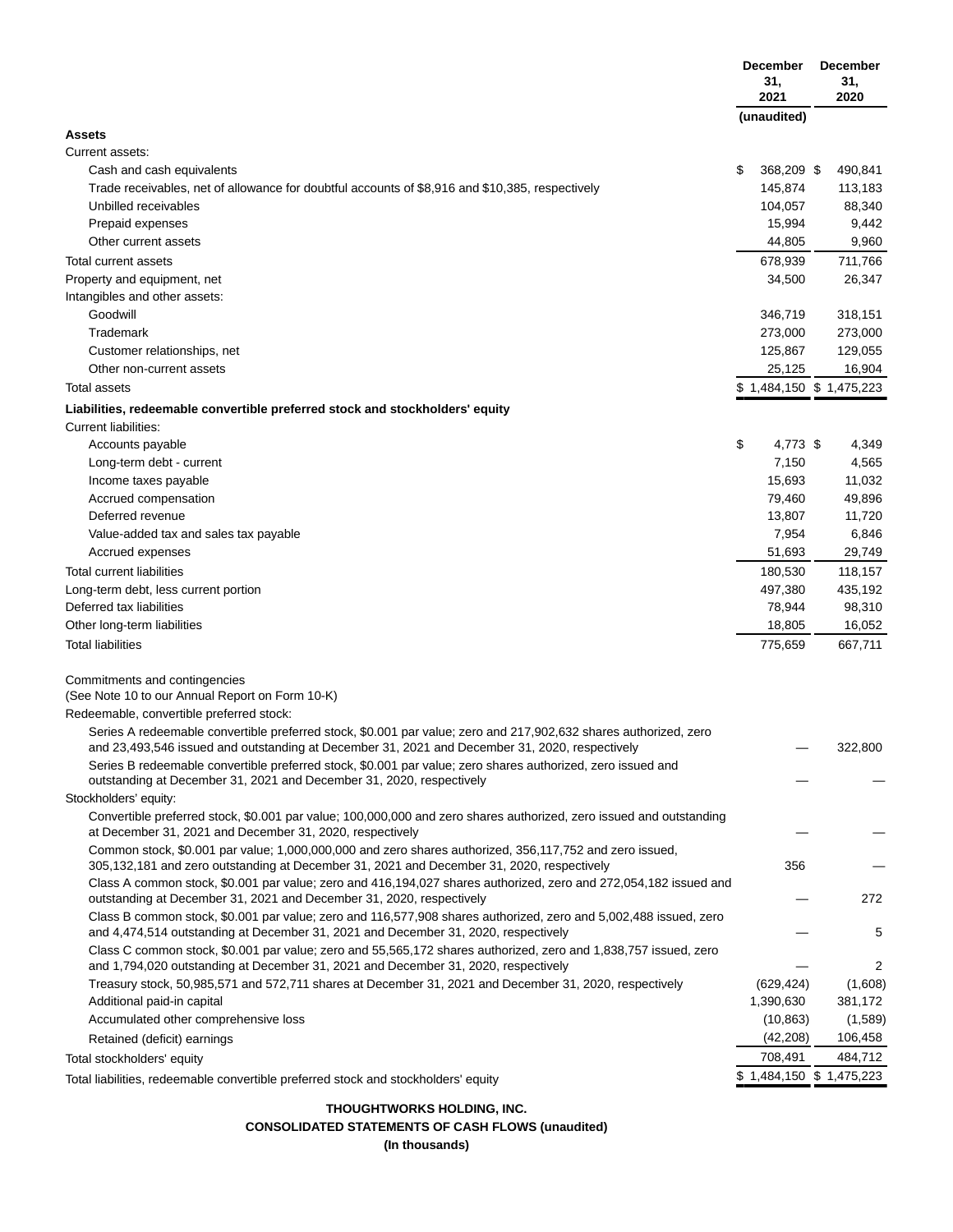|                                                                                                                                                                                             | Year ended December 31, |                      |  |                |  |  |  |
|---------------------------------------------------------------------------------------------------------------------------------------------------------------------------------------------|-------------------------|----------------------|--|----------------|--|--|--|
|                                                                                                                                                                                             |                         | 2021                 |  | 2020           |  |  |  |
| Cash flows from operating activities:                                                                                                                                                       |                         |                      |  |                |  |  |  |
| Net (loss) income                                                                                                                                                                           | \$                      | $(23,623)$ \$        |  | 79,283         |  |  |  |
| Adjustments to reconcile net (loss) income to net cash provided by operating activities:                                                                                                    |                         |                      |  |                |  |  |  |
| Depreciation and amortization expense                                                                                                                                                       |                         | 29,528               |  | 26,528         |  |  |  |
| Bad debt provision                                                                                                                                                                          |                         | (601)                |  | 7,685<br>3,709 |  |  |  |
| Deferred income tax (benefit) expense<br>Stock-based compensation expense                                                                                                                   |                         | (25, 827)<br>157,357 |  | 1,667          |  |  |  |
| Unrealized foreign currency exchange loss (gain)                                                                                                                                            |                         | 5,024                |  | (5, 351)       |  |  |  |
| Other operating activities, net                                                                                                                                                             |                         | 3,642                |  | 1,831          |  |  |  |
| Changes in operating assets and liabilities:                                                                                                                                                |                         |                      |  |                |  |  |  |
| Trade receivables                                                                                                                                                                           |                         | (32, 139)            |  | 3,977          |  |  |  |
| Unbilled receivables                                                                                                                                                                        |                         | (16, 733)            |  | (16, 794)      |  |  |  |
| Prepaid expenses                                                                                                                                                                            |                         | (6, 542)             |  | 308            |  |  |  |
| Other assets                                                                                                                                                                                |                         | (31, 111)            |  | (5,742)        |  |  |  |
| Accounts payable                                                                                                                                                                            |                         | 309                  |  | (700)          |  |  |  |
| Accrued expenses and other liabilities                                                                                                                                                      |                         | 59,020               |  | 28,895         |  |  |  |
| Net cash provided by operating activities                                                                                                                                                   |                         | 118,304              |  | 125,296        |  |  |  |
|                                                                                                                                                                                             |                         |                      |  |                |  |  |  |
| Cash flows from investing activities:                                                                                                                                                       |                         |                      |  |                |  |  |  |
| Purchase of property and equipment                                                                                                                                                          |                         | (26,068)             |  | (15, 125)      |  |  |  |
| Proceeds from disposal of fixed assets                                                                                                                                                      |                         | 518                  |  | 132            |  |  |  |
| Acquisition of businesses, net of cash acquired                                                                                                                                             |                         | (44, 759)            |  |                |  |  |  |
| Net cash used in investing activities                                                                                                                                                       |                         | (70, 309)            |  | (14,993)       |  |  |  |
|                                                                                                                                                                                             |                         |                      |  |                |  |  |  |
| Cash flows from financing activities:                                                                                                                                                       |                         |                      |  |                |  |  |  |
| Proceeds from initial public offering, net of issuance costs and underwriting discounts<br>Proceeds from issuance of Series A Redeemable Convertible Preferred Stock, net of issuance costs |                         | 314,716<br>380,994   |  | 322,800        |  |  |  |
| Proceeds from issuance of Series B Redeemable Convertible Preferred Stock, net of issuance costs                                                                                            |                         | 122,228              |  |                |  |  |  |
| Payments of obligations of long-term debt                                                                                                                                                   |                         | (336, 709)           |  | (4, 565)       |  |  |  |
| Payments of debt issuance costs                                                                                                                                                             |                         | (7,098)              |  | (111)          |  |  |  |
| Proceeds from borrowings on revolving credit facility                                                                                                                                       |                         |                      |  | 29,000         |  |  |  |
| Payments on revolving credit facility                                                                                                                                                       |                         |                      |  | (29,000)       |  |  |  |
| Proceeds from borrowings on long-term debt                                                                                                                                                  |                         | 401,285              |  |                |  |  |  |
| Proceeds from issuance of common stock on exercise of options, net of employee tax withholding                                                                                              |                         | (851)                |  | 296            |  |  |  |
| Shares and options purchased under Tender offer                                                                                                                                             |                         | (701, 960)           |  |                |  |  |  |
| Proceeds from issuance of common stock                                                                                                                                                      |                         | 1,873                |  |                |  |  |  |
| Dividends paid                                                                                                                                                                              |                         | (315,003)            |  |                |  |  |  |
| Other financing activities, net                                                                                                                                                             |                         | (105)                |  | (223)          |  |  |  |
| Net cash (used in) provided by financing activities                                                                                                                                         |                         | (140, 630)           |  | 318,197        |  |  |  |
| Effect of exchange rate changes on cash, cash equivalents and restricted cash                                                                                                               |                         | (4,622)              |  | 6,543          |  |  |  |
| Net (decrease) increase in cash, cash equivalents and restricted cash                                                                                                                       |                         | (97, 257)            |  | 435,043        |  |  |  |
| Cash, cash equivalents and restricted cash at beginning of the period                                                                                                                       |                         | 492,199              |  | 57,156         |  |  |  |
| Cash, cash equivalents and restricted cash at end of the period                                                                                                                             |                         | 394,942 \$ 492,199   |  |                |  |  |  |
|                                                                                                                                                                                             |                         |                      |  |                |  |  |  |
| Supplemental disclosure of cash flow information:                                                                                                                                           |                         |                      |  |                |  |  |  |
| Interest paid                                                                                                                                                                               | \$                      | 23,611 \$            |  | 23,861         |  |  |  |
| Income taxes paid                                                                                                                                                                           | \$                      | 33,344 \$            |  | 13,909         |  |  |  |
| Withholding taxes payable                                                                                                                                                                   | \$                      | 25,956 \$            |  |                |  |  |  |
|                                                                                                                                                                                             |                         |                      |  |                |  |  |  |
| Supplemental disclosures of non-cash investing and financing activities:                                                                                                                    |                         |                      |  |                |  |  |  |
| Conversion of convertible preferred stock to common stock                                                                                                                                   | \$                      | 826,022 \$           |  |                |  |  |  |
| Net settlement on exercise of shares                                                                                                                                                        | \$                      | $3,611$ \$           |  |                |  |  |  |
| THOUGHTWORKS HOLDING, INC.                                                                                                                                                                  |                         |                      |  |                |  |  |  |
| <b>RECONCILIATION OF NON-GAAP FINANCIAL MEASURES</b>                                                                                                                                        |                         |                      |  |                |  |  |  |
| (In thousands, except percentages, share and per share data)                                                                                                                                |                         |                      |  |                |  |  |  |

**(Unaudited)**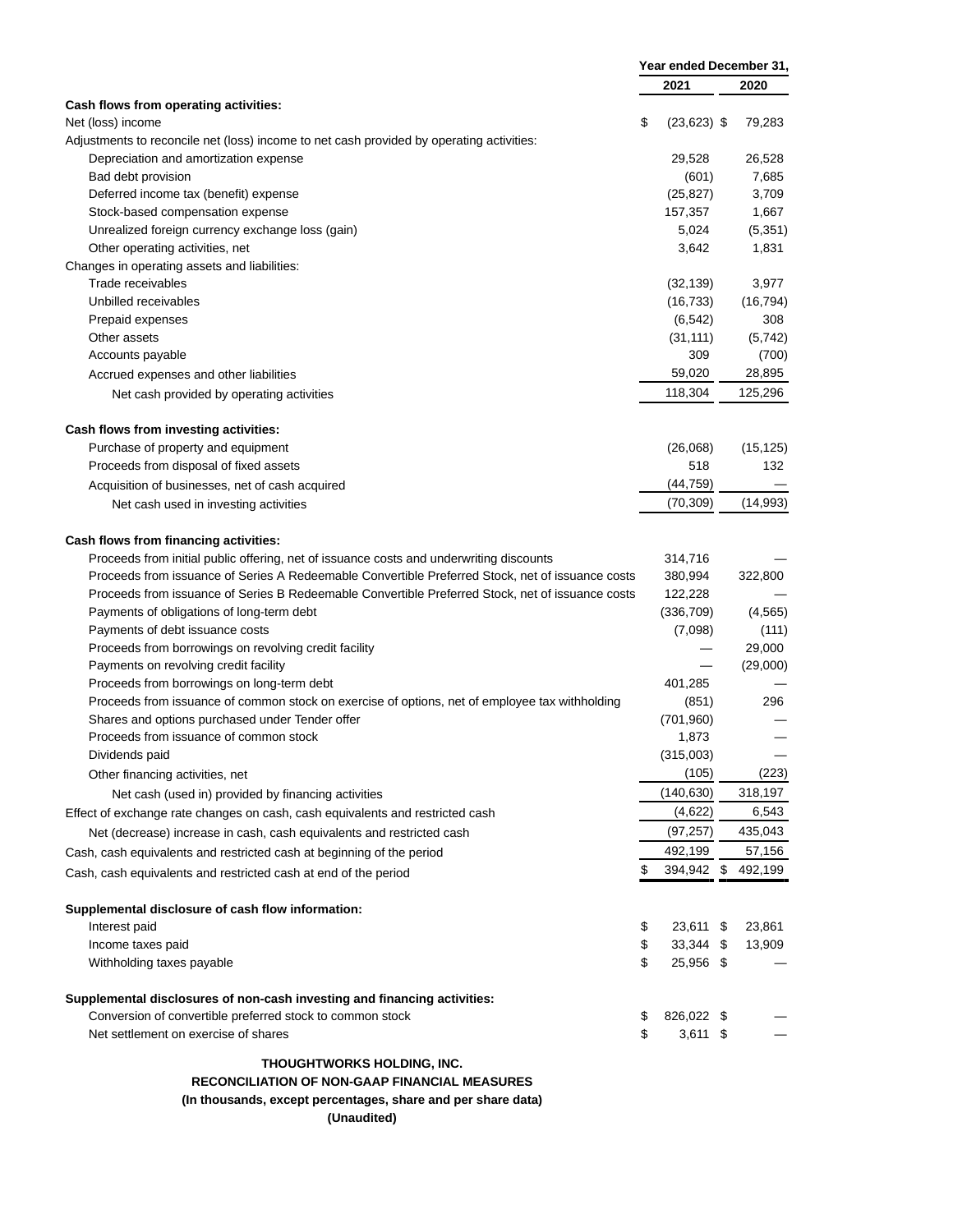|                                                            | Three months ended<br>December 31. |          | Year ended December 31, |                |  |  |  |
|------------------------------------------------------------|------------------------------------|----------|-------------------------|----------------|--|--|--|
| <b>Adjusted Gross Profit reconciliation:</b>               | 2021                               | 2020     | 2021                    | 2020           |  |  |  |
| <b>Gross profit, GAAP</b>                                  | \$68.404                           | \$82,483 | 380.502<br>\$.          | \$327.815      |  |  |  |
| Stock-based compensation                                   | 51.369                             |          | 80,440                  |                |  |  |  |
| Employer payroll tax on employee equity incentive plan (f) | 98                                 |          | 98                      |                |  |  |  |
| Depreciation expense                                       | 3,234                              | 2,309    | 11.929                  | 9,049          |  |  |  |
| <b>Adjusted Gross Profit</b>                               | \$123,105                          | \$84.792 | 472.969<br>S.           | 336.864<br>\$. |  |  |  |
| Gross margin, GAAP                                         | 23.9%                              | 40.0%    | 35.6%                   | 40.8%          |  |  |  |
| <b>Adjusted Gross Margin</b>                               | 42.9%                              | 41.1%    | 44.2%                   | 41.9%          |  |  |  |

|                                                            | Three months ended | December 31, | Year ended December 31, |               |  |  |  |
|------------------------------------------------------------|--------------------|--------------|-------------------------|---------------|--|--|--|
| <b>Adjusted SG&amp;A reconciliation:</b>                   | 2021               | 2020         | 2021                    | 2020          |  |  |  |
| SG&A, GAAP                                                 | \$95.420           | \$49.999     | 343,786<br>\$.          | 189,497<br>\$ |  |  |  |
| Stock-based compensation                                   | (23, 149)          | (601)        | (77,506)                | (1,667)       |  |  |  |
| Acquisition costs (a)                                      | (588)              | (633)        | (8,524)                 | (633)         |  |  |  |
| Certain professional fees (b)                              |                    |              | (1,991)                 | (56)          |  |  |  |
| Non-recurring tender offer compensation expense (c)        |                    |              | (2,715)                 |               |  |  |  |
| Business rationalization (d)                               |                    | (208)        |                         | (1,316)       |  |  |  |
| IPO-related costs (e)                                      |                    | (81)         | (2,713)                 | (315)         |  |  |  |
| Employer payroll tax on employee equity incentive plan (f) | (1,056)            |              | (1,056)                 |               |  |  |  |
| <b>Adjusted SG&amp;A</b>                                   | \$70,627           | \$48,476     | 249,281<br>S            | 185,510       |  |  |  |
| SG&A margin, GAAP                                          | 33.3%              | 24.2%        | 32.1%                   | 23.6%         |  |  |  |
| <b>Adjusted SG&amp;A Margin</b>                            | 24.6%              | 23.5%        | 23.3%                   | 23.1%         |  |  |  |

## **THOUGHTWORKS HOLDING, INC.**

## **RECONCILIATION OF NON-GAAP FINANCIAL MEASURES**

**(In thousands, except percentages, share and per share data)**

**(Unaudited)**

### **Three months ended**

|                                                            | December 31, |          | Year ended December 31, |                |  |  |  |  |
|------------------------------------------------------------|--------------|----------|-------------------------|----------------|--|--|--|--|
|                                                            | 2021         | 2020     | 2021                    | 2020           |  |  |  |  |
| Net (loss) income                                          | \$(35, 125)  | \$19,604 | \$<br>(23, 623)         | \$<br>79,283   |  |  |  |  |
| Income tax expense                                         | (5, 457)     | 6,921    | 10,148                  | 23,164         |  |  |  |  |
| Interest expense                                           | 5,140        | 5,934    | 25,456                  | 25,767         |  |  |  |  |
| Other expense (income), net                                | 1,977        | (46)     | 1,671                   | (185)          |  |  |  |  |
| Unrealized foreign exchange losses                         | 1,112        | (5,516)  | 5,024                   | (5, 351)       |  |  |  |  |
| Stock-based compensation                                   | 74,518       | 601      | 157,946                 | 1,667          |  |  |  |  |
| Depreciation and amortization                              | 7,826        | 7,201    | 29,528                  | 26,528         |  |  |  |  |
| Acquisition costs (a)                                      | 588          | 633      | 8,524                   | 633            |  |  |  |  |
| Certain professional fees (b)                              |              |          | 1,991                   | 56             |  |  |  |  |
| Non-recurring tender offer compensation expense (c)        |              |          | 2,715                   |                |  |  |  |  |
| Business rationalization (d)                               |              | 208      |                         | 1,316          |  |  |  |  |
| IPO-related costs (e)                                      |              | 81       | 2,713                   | 315            |  |  |  |  |
| Employer payroll tax on employee equity incentive plan (f) | 1,154        |          | 1,154                   |                |  |  |  |  |
| <b>Adjusted EBITDA</b>                                     | \$51,733     | \$35,621 | \$223,247               | 153,193<br>\$. |  |  |  |  |
| Net (loss) income margin                                   | $(12.2)\%$   | 9.5%     | (2.2)%                  | 9.9%           |  |  |  |  |
| <b>Adjusted EBITDA Margin</b>                              | 18.0%        | 17.3%    | 20.9%                   | 19.1%          |  |  |  |  |

# **THOUGHTWORKS HOLDING, INC.**

**RECONCILIATION OF NON-GAAP FINANCIAL MEASURES**

**(In thousands, except percentages, share and per share data)**

**(Unaudited)**

|                                                    | Three months ended<br>December 31, | Year ended December 31, |               |        |  |
|----------------------------------------------------|------------------------------------|-------------------------|---------------|--------|--|
|                                                    | 2021                               | 2020                    | 2021          | 2020   |  |
| Net (loss) income allocated to common shareholders | $(35, 125)$ \$                     | 18.078 \$               | $(83,265)$ \$ | 73,112 |  |
| Preferred stock dividends                          |                                    |                         | 59.642        |        |  |
| Earnings allocated to Preferred Stock              |                                    | 1.526                   |               | 6.171  |  |